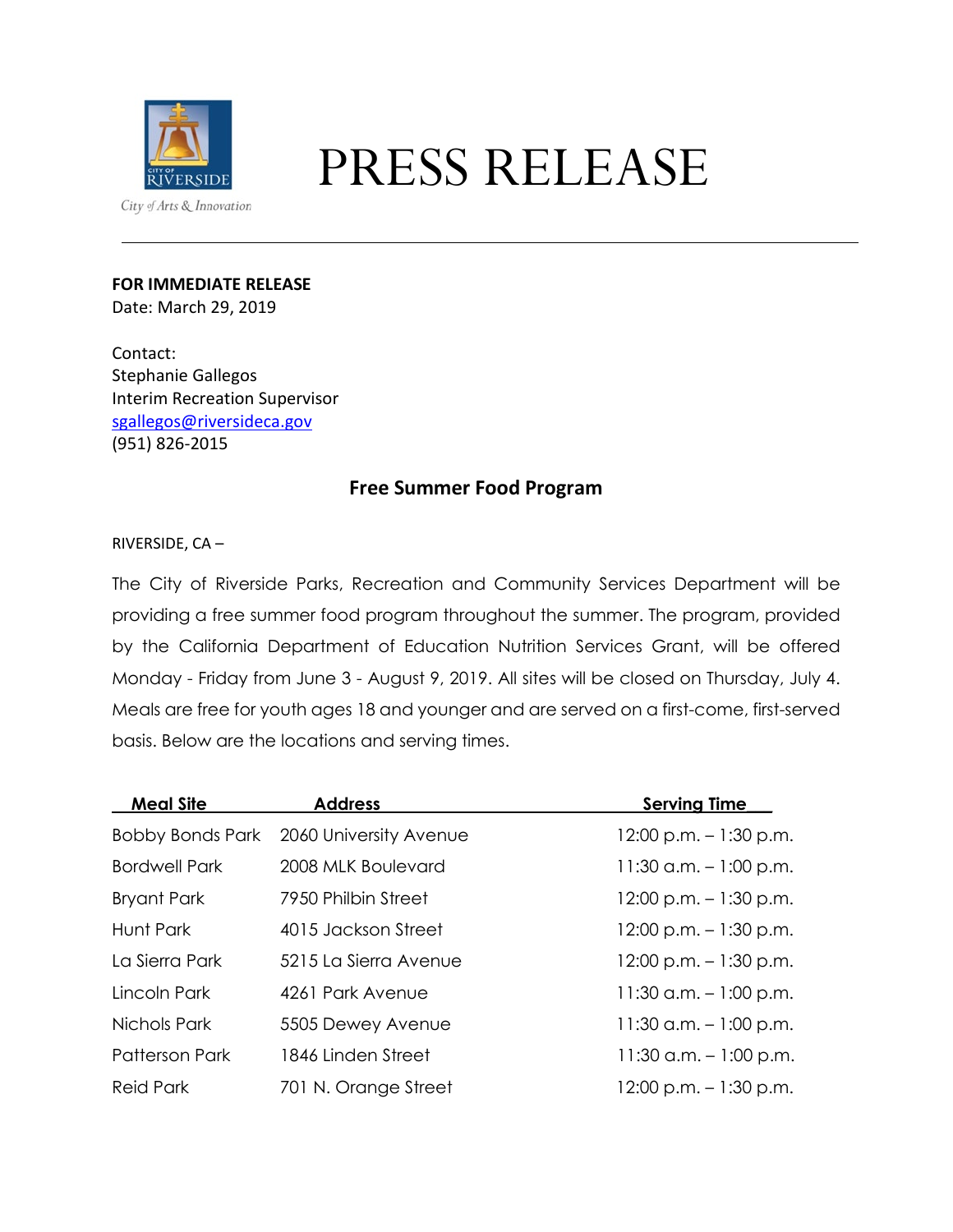Villegas Park 3091 Esperanza Street 12:00 p.m. – 1:30 p.m.

#### USDA Nondiscrimination Statement

SNAP and FDPIR State or local agencies, and their sub-recipients, must post the following Nondiscrimination Statement:

In accordance with Federal civil rights law and U.S. Department of Agriculture (USDA) civil rights regulations and policies, the USDA, its Agencies, offices, and employees, and institutions participating in or administering USDA programs are prohibited from discriminating based on race, color, national origin, sex, religious creed, disability, age, political beliefs, or reprisal or retaliation for prior civil rights activity in any program or activity conducted or funded by USDA.

Persons with disabilities who require alternative means of communication for program information (e.g. Braille, large print, audiotape, American Sign Language, etc.), should contact the Agency (State or local) where they applied for benefits. Individuals who are deaf, hard of hearing or have speech disabilities may contact USDA through the Federal Relay Service at (800) 877-8339. Additionally, program information may be made available in languages other than English.

To file a program complaint of discrimination, complete the USDA Program Discrimination Complaint Form, (AD-3027) found online at:

**http://www.ascr.usda.gov/complaint\_filing\_cust.html**, and at any USDA office, or write a letter addressed to USDA and provide in the letter all of the information requested in the form. To request a copy of the complaint form, call (866) 632-9992. Submit your completed form or letter to USDA by:

(1) Mail: U.S. Department of Agriculture Office of the Assistant Secretary for Civil Rights 1400 Independence Avenue, SW Washington, D.C. 20250-9410; (2) Fax: (202) 690-7442; or